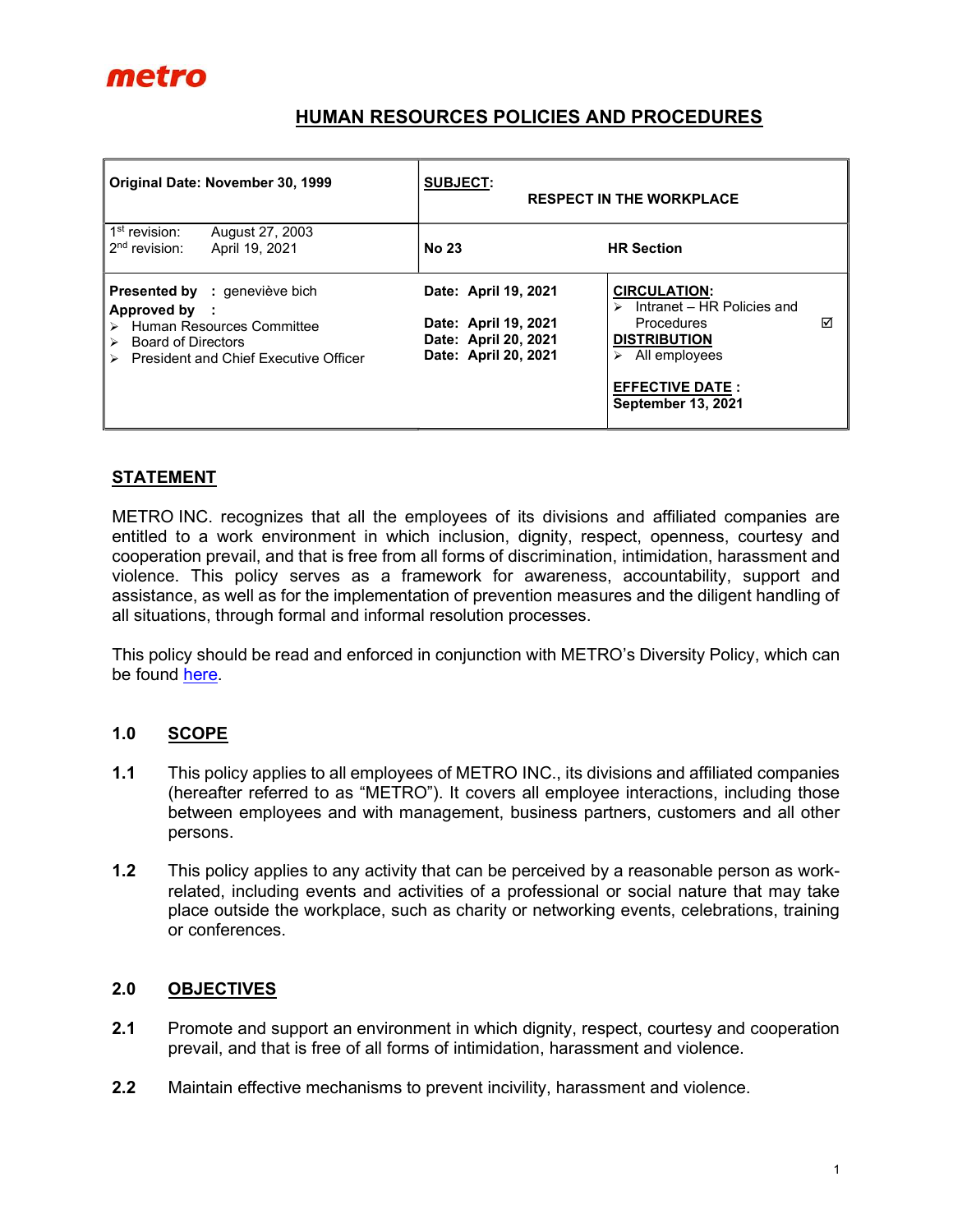2.3 Maintain effective complaint mechanisms to resolve problematic situations pertaining to the respect and enforcement of this policy in a timely manner, while also providing the necessary support to stakeholders throughout the complaint process.

## 3.0 DEFINITIONS

### 3.1 Dignity

One's personal sense of worth, respect or esteem.

#### 3.2 Respect

The demonstration of conventions, habits and behaviours that facilitate proper social conduct based on the following:

#### 3.2.1 Openness

The understanding demonstrated towards others.

#### 3.2.2 Courtesy

Recognized appropriate behaviours known for promoting a positive relationship between persons, regardless of individual characteristics, status, beliefs, backgrounds and values.

#### 3.2.3 Cooperation

Working effectively with one or more persons in order to achieve objectives.

### 3.3 Incivility

Behaviours that run counter to the definition of respect.

### 3.4 Program Manager

Person designated by the Vice President, Human Resources, as being responsible for enforcing and updating this policy.

#### 3.5 Divisional Advisor

Person designated by the Program Manager as being responsible for enforcing the policy within a division or an affiliated company.

#### 3.6 Workplace Harassment

Vexatious conduct in the form of repeated behaviours, words, actions or gestures, including of a sexual nature, that are hostile or unwanted, that infringes upon the dignity or the psychological or physical integrity of a person and that results, for that person, in an unhealthy workplace. A single occurrence of serious misconduct can also constitute harassment if it results in serious infringement and produces a continued detrimental effect on the person targeted.

Intimidation and harassment based on any of the following grounds or any other grounds prohibited by applicable laws are forbidden at METRO:

- Age
- Ancestry, colour or race
- Beliefs, including religious beliefs
- Citizenship
- Civil, marital or family status (including single status)
- Disability
- Ethnic or national origin
- Existence of a criminal record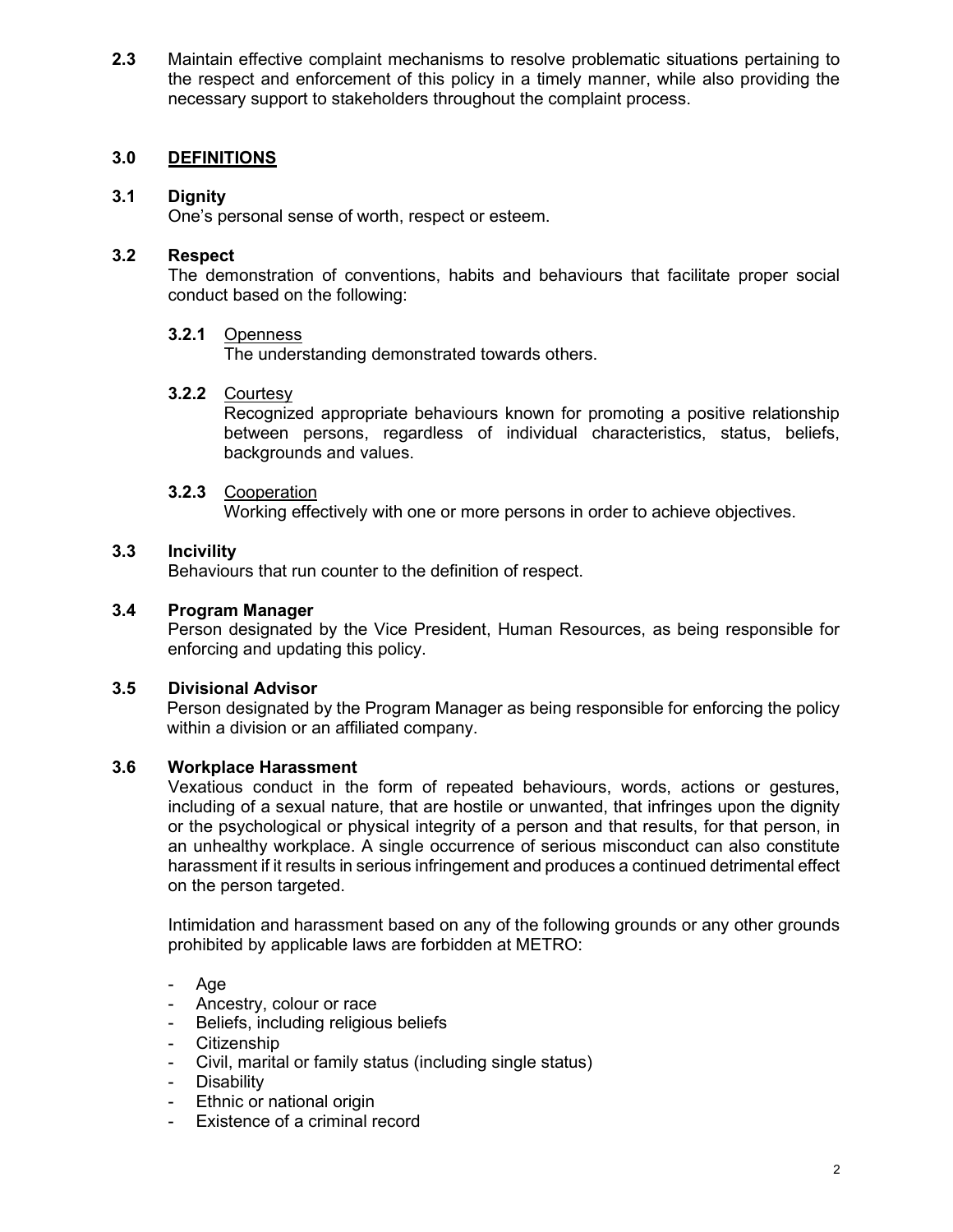- Gender identity or gender expression
- Language
- Place of origin
- Political convictions
- Sex (including relative to pregnancy and breastfeeding)
- Sexual orientation
- Social condition

This policy and this definition were designed to ensure greater prevention from intimidation and harassment than the legislation in effect in jurisdictions where METRO operates. However, should provincial legislation provide specific definitions related to harassment or grounds thereof that differ from the above, those definitions will prevail for the purposes of enforcing this policy.

## 3.6.1 Examples of harassment

- Words, insults and vexatious or disparaging gestures.
- Physically or electronically publishing, posting or circulating documents, objects, illustrations or photographs of a pornographic, sexist or homophobic nature.
- Behaviours or words intended to reject, isolate, demean, insult or ridicule a person.
- Conduct involving abuse of power or control, manifested notably by intimidation, humiliation, threats, blackmail or abusive coercion.
- Intimidation of a person by another person or by a group of colleagues (bullying).
- Insistent soliciting of a meeting or meetings of a potentially intimate nature.
- Intimidation, threats, reprisals, denial of promotion, firing or other negative repercussions related to favours not obtained.
- Making or encouraging physical contact, remarks, insults, jokes and comments of a sexual or other nature that infringe upon personal dignity.
- All other manifestations of a sexual or other nature that are offensive to a person.
- Unduly benefit from a status or position of power or authority in order to negatively impact or jeopardize the employment or career of a person.
- Any other manifestation that could constitute infringement upon the physical or psychological integrity of a person.

# 3.7 Workplace Violence

The following constitutes workplace violence:

- The use by one person against another, in the workplace, of physical force that results or that could result in bodily harm;
- Any attempt to use physical force against a person, in the workplace, that could result in bodily harm; or
- A comment or behaviour that a person can reasonably interpret as a threat to use, in the workplace, physical force against them that could result in bodily harm.

Situations unrelated to work (for example, domestic violence) that may arise through acts of violence at work can be included in this definition.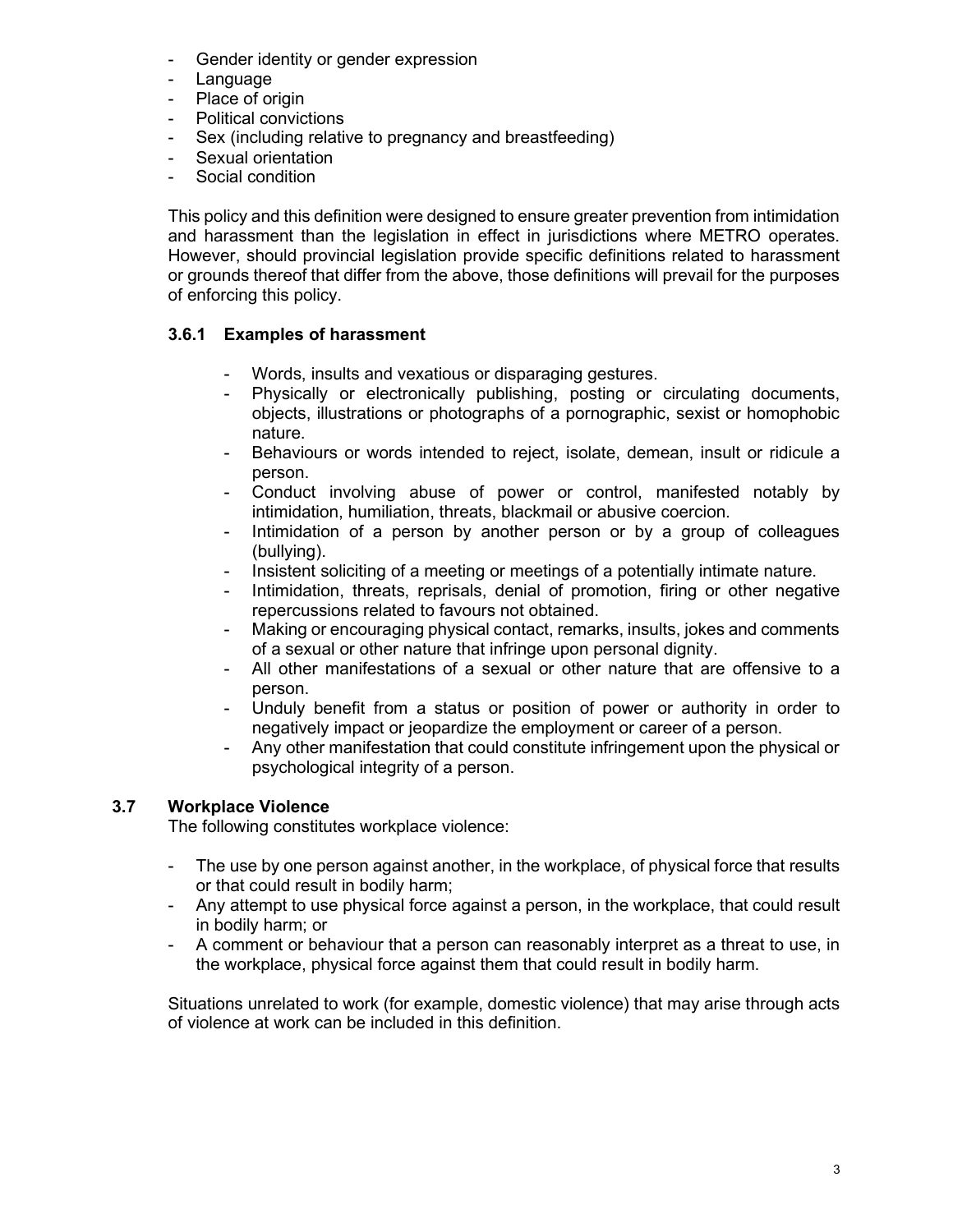### 3.8 Examples of situations that do not constitute Workplace Harassment or Violence

- Intervention of managers in the exercise of their right to manage.
- Management of workplace performance.
- Implementation of corrective or disciplinary measures.
- Differences of opinion or conflicts with colleagues or a manager.
- Accidental acts that result in injuries to another person.

### 4.0 PRINCIPLES AND ELEMENTS

- 4.1 The employer enforces and promotes a work environment in which dignity and respect prevail and does not tolerate any form of harassment or violence in the workplace.
- 4.2 The employer affirms that incivility, harassment and violence in the workplace are not tolerated and that the responsibility for preventing and eliminating such behaviour is shared by all workplace stakeholders.
- 4.3 The employer promotes the resolution of situations involving non-compliance with this policy through the active participation of all workplace stakeholders, notably the complainant, the respondent, the immediate and hierarchical supervisors, the witnesses (if relevant), the union (if relevant) and any other relevant parties.
- **4.4** The employer does not disclose the name of the parties involved in a complaint or the name of the witnesses called, unless that information is necessary for carrying out the investigation, enforcing the measures taken as a result of the investigation or is required by law.
- 4.5 The parties to a complaint or the witnesses called will not be subject to any reprisals for taking part in the investigation.
- 4.6 If an unfounded complaint is filed malevolently or if a person acts maliciously during the course of the investigation, disciplinary measures up to and including dismissal could be applied.

# 5.0 METHODS

- 5.1 The employer advises all employees of the benefits of a healthy and safe workplace as well as the repercussions that could result from workplace incivility, harassment or violence, and provides training, as required.
- 5.2 The employer, through the Program Manager, designates Divisional Advisors who will be responsible for assisting all employees in their division or affiliated company in the resolution of problematic situations pertaining to this policy.
- 5.3 The employer provides support to employees who feel that they are victims of workplace harassment or violence and ensures that all employees are aware of the existence of the Employee and Family Assistance Program.
- 5.4 The employer conducts an investigation into the allegations made in the complaint related to the policy and takes appropriate administrative or disciplinary measures up to and including dismissal as may be required.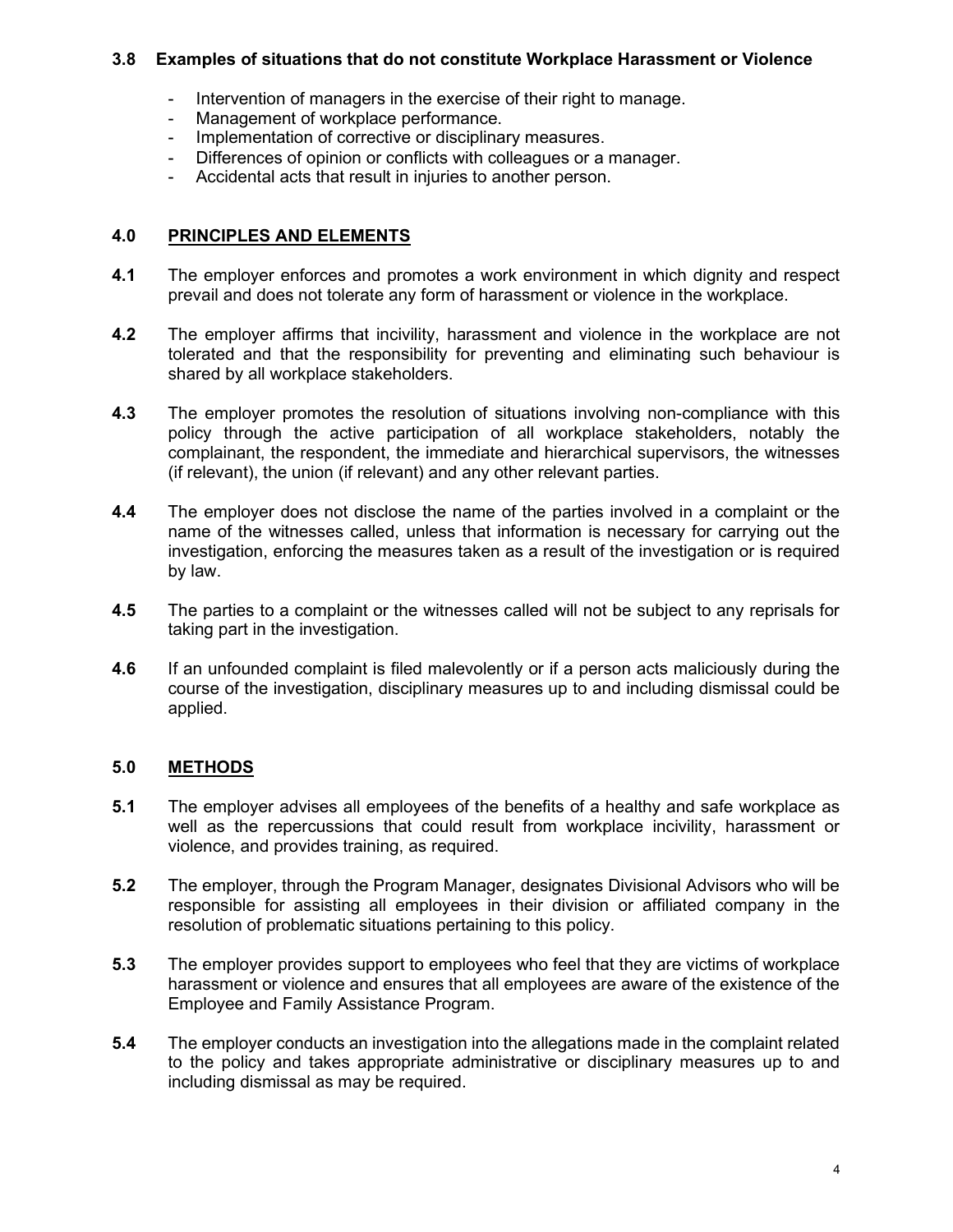### 6.0 PROCESS TO FOLLOW

#### 6.1 Incivility

- **6.1.1** In the event of a situation of incivility, the victim of the behaviour or a witness to that behaviour must verbally advise the respondent that their behaviour is unacceptable and ask that person to stop immediately.
- 6.1.2 If the behaviour persists or if the victim or the witness cannot or does not wish to discuss it with the respondent, the victim or the witness must inform their immediate supervisor or, failing that, the Divisional Advisor.
- 6.1.3 The immediate supervisor or the Divisional Advisor, as the case may be, analyzes the situation and, if the behaviour is considered to be founded, must intervene with the respondent in order to stop said behaviour.
- 6.1.4 If disciplinary measures are required, they will be applied based on the severity of the actions, the absence or presence of regret, the willingness of the respondent to make amends and other generally recognized legal criteria.

#### 6.2 Workplace Harassment

- **6.2.1** Any person who feels they may be the victim of workplace harassment is encouraged to promptly file a complaint with their immediate supervisor or with the Divisional Advisor. If the person's immediate supervisor is the respondent, the complaint is filed with the Divisional Advisor. Any witness to a workplace harassment situation can also report the incident to their immediate supervisor or to the Divisional Advisor. Barring exceptional circumstances, a complaint filed more than two (2) years after the events reported occurred will not be investigated.
- **6.2.2** The complaint can be made verbally or in writing using the form appended to this policy. If the complaint is made verbally, the Divisional Advisor will assist the complainant in filling out the form appended to this policy.
- 6.2.3 The Divisional Advisor or a competent person designated by the Divisional Advisor (the "Investigator") will conduct an investigation into the allegations made in the complaint and will write a confidential report stating their findings and conclusions. The report is written using the template appended to this policy or any other appropriate format. The complete investigation file is kept by the Divisional Advisor.
- **6.2.4** If they work for the employer, the complainant and the respondent will be advised in writing of the results of the investigation and of any corrective measure taken by the employer to resolve the workplace harassment problem, if required, no later than 10 business days after the completion of the investigation. If necessary, the supervisors of the employees involved will also be advised. The same will apply to the unions concerned.
- **6.2.5** The results of the investigation are forwarded to the Director responsible for the respondent and to the Human Resources Department in order for them to ensure the necessary follow-up.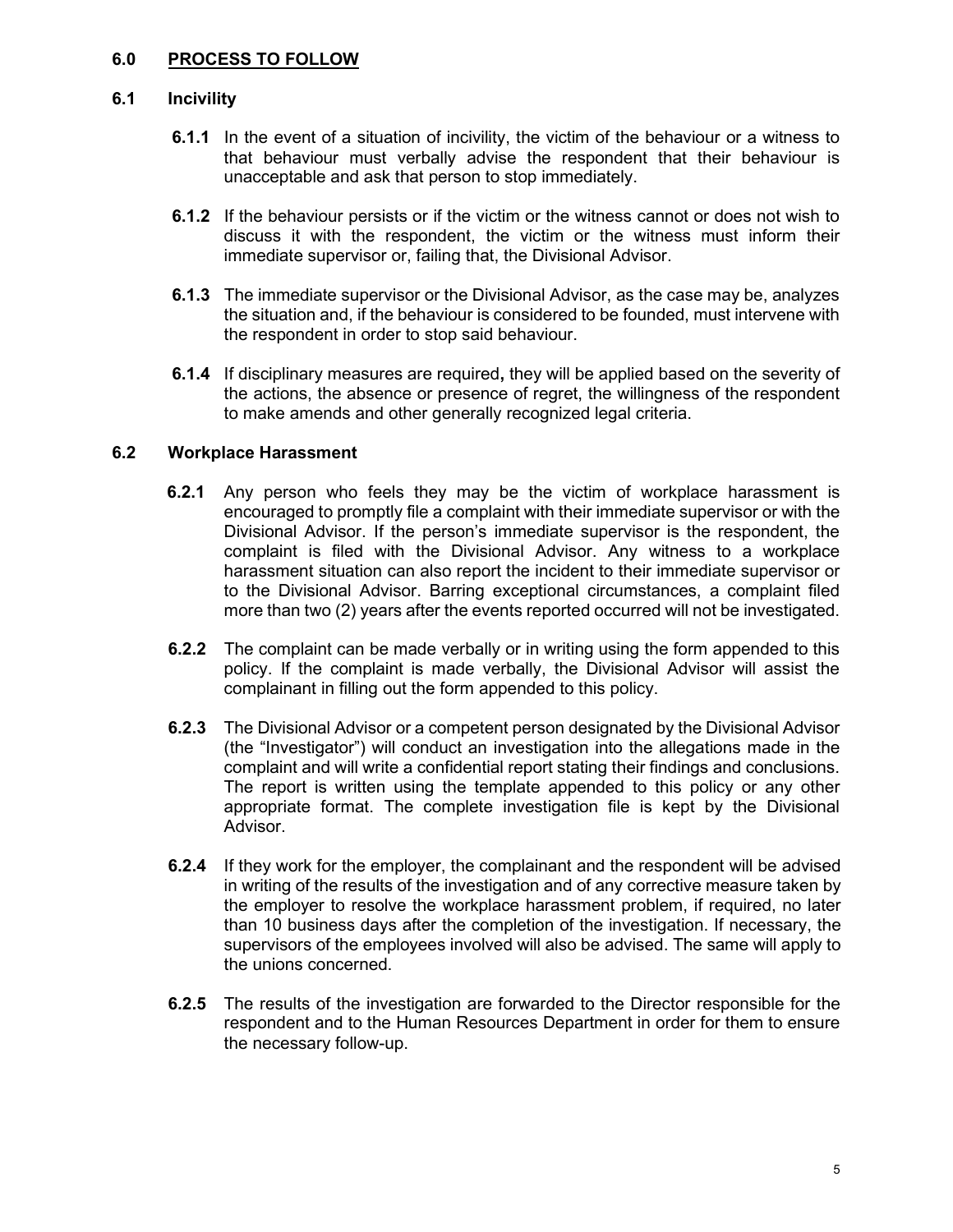- 6.2.6 If disciplinary measures up to and including dismissal are required, they will be applied based on the severity of the actions, the absence or presence of regret, the willingness of the respondent to make amends and other generally recognized legal criteria.
- **6.2.7** If the investigation reveals improper behaviour without constituting workplace harassment within the meaning of this policy, appropriate administrative or disciplinary measures may be taken.
- **6.2.8** A person in authority who had knowledge of behaviours that contravene this policy and who failed to act may be subject to disciplinary measures up to and including dismissal.
- **6.2.9** A person who disagrees with the result of the investigation can make a request for review with the Program Manager. That request must be sent in writing no later than 30 business days after the notification provided for at step 6.2.4 and must provide the grounds for the request.
- 6.2.10 The Program Manager or the person they designate (the "Reviewer") analyzes the file in order to determine if the investigation's conclusions are reasonable considering the facts and elements contained in the file. The Reviewer can confirm the conclusions of the investigation, modify them or, in exceptional circumstances, request further investigation or a new investigation.
- 6.2.11 The Reviewer renders a written decision and provides a summary explanation. That decision is forwarded to the parties and to the Director responsible for the respondent and to the Human Resources Department for follow-up.

### 6.3 Workplace Violence

- 6.3.1 A victim of workplace violence, or a witness to an act of violence, must inform their immediate supervisor or the Divisional Advisor who must take temporary measures without delay to protect the persons involved from a risk to their health and safety. The supervisor must also inform the Divisional Advisor without delay, if they have not already been informed, as well as the company's Security and Resiliency Department.
- 6.3.2 The Divisional Advisor analyzes the situation and meets with the complainant. Based on their analysis, they determine whether the temporary protection measures put in place are sufficient or must be modified.
- 6.3.3 The Divisional Advisor or a competent person that they designate (the "Investigator") must conduct an investigation as quickly as possible, after having informed the Program Manager of the situation. The Investigator prepares a confidential report setting out their findings and conclusions. The complainant and the respondent are advised in writing of the results of the investigation and of the corrective measures taken no more than 10 business days following its completion. The complete file of the investigation is kept by the Divisional Advisor.
- 6.3.4 The results of the investigation are forwarded to the Director responsible for the respondent and to the Human Resources Department in order to ensure followup.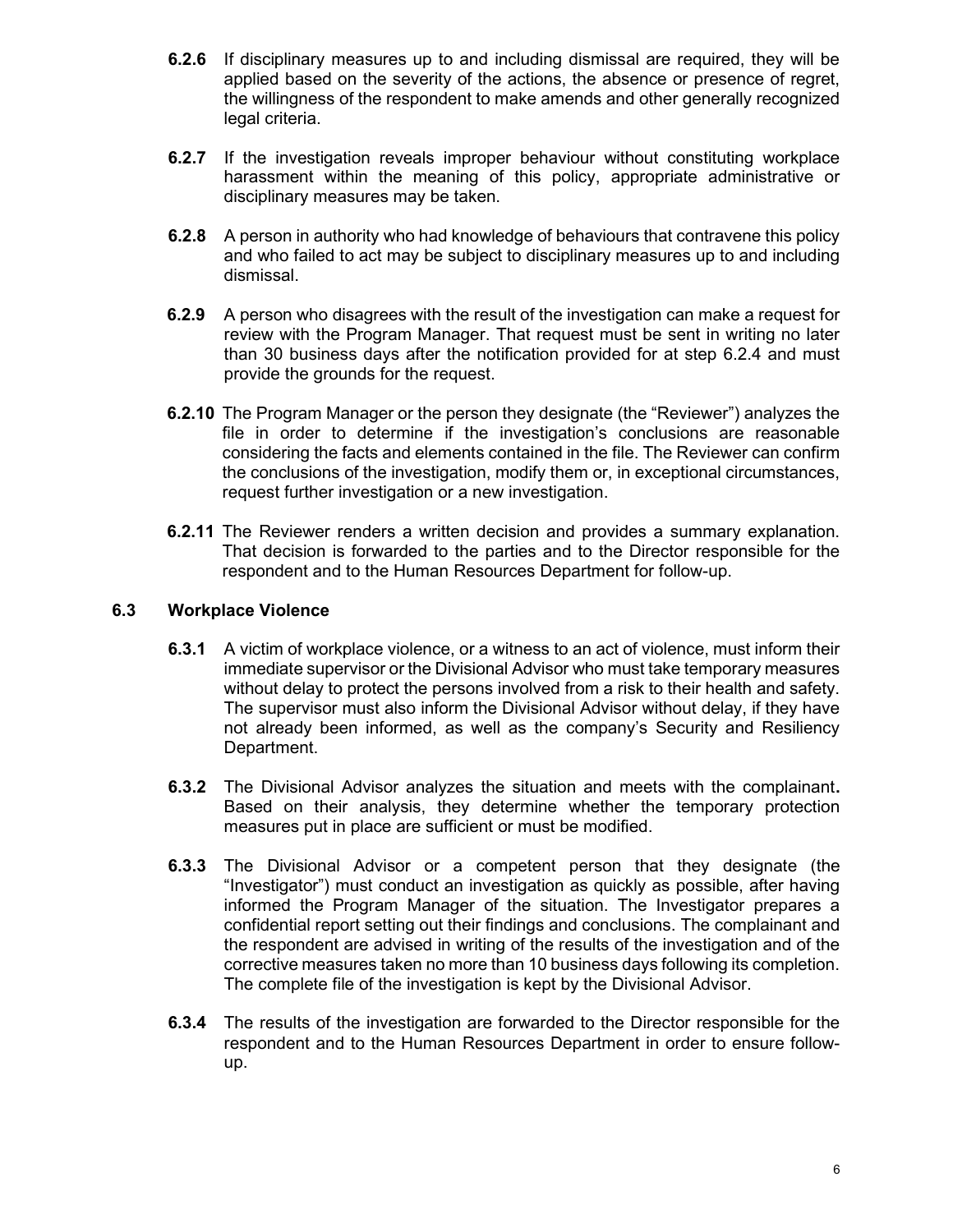- 6.3.5 If disciplinary measures up to and including dismissal are required, they will be applied based on the severity of the actions, the absence or presence of regret, the willingness of the respondent to make amends and other generally recognized legal criteria.
- 6.3.6 If the investigation reveals improper behaviour without constituting workplace violence within the meaning of this policy, appropriate administrative or disciplinary measures may be taken.
- **6.3.7** A person in authority who had knowledge of behaviours that contravene this policy and who failed to act may be subject to disciplinary measures up to and including dismissal.

# 7.0 RESPONSIBILITIES

#### 7.1 The Vice President, Human Resources

- Ensures that all stakeholders comply with the policy.
- Approves the processes and tools put in place to support the policy.
- Designates the Program Manager as well as the Divisional Advisors.
- Authorizes the recommendations of the Program Manager, as required.
- Intervenes, if necessary, with the Program Manager or the Divisional Advisors.
- Develops, if necessary, a special investigation process to remedy a situation that cannot be resolved through the current process.
- In exceptional circumstances, acts as Program Manager or Divisional Advisor on files requiring their hierarchical level of intervention.
- In cases involving Directors, Senior Directors and members of management, notifies the relevant hierarchical levels.

### 7.2 The Vice Presidents

- Support the application and enforcement of the policy within their department.
- Ensure the distribution of information concerning the policy within their department.
- Ensure that all managers in their department carry out their roles and responsibilities with respect to the enforcement of the policy and any necessary follow-up.
- Collaborate with the designated Divisional Advisor and the Program Manager in the handling of relevant files and the review of the recommendations.

### 7.3 The Program Manager

- Ensures and supports the distribution of information relating to the policy within each of METRO's divisions and affiliated companies.
- Ensures that the practices and processes in place comply with the policy.
- Periodically reviews the policy as well as the programs, practices and processes that support it in order to propose improvements.
- Determines, in the event of a request for review following an investigation, if there are enough elements to review the conclusions of an investigation report, or delegates someone to do so.
- Meets, within the framework of their mandate, with any person deemed appropriate, in order to thoroughly evaluate a situation.
- Recommends the appropriate actions to the supervisor involved in the situation.
- Follows-up on the enforcement of decisions.
- Collaborates as may be required with the Human Resources Department.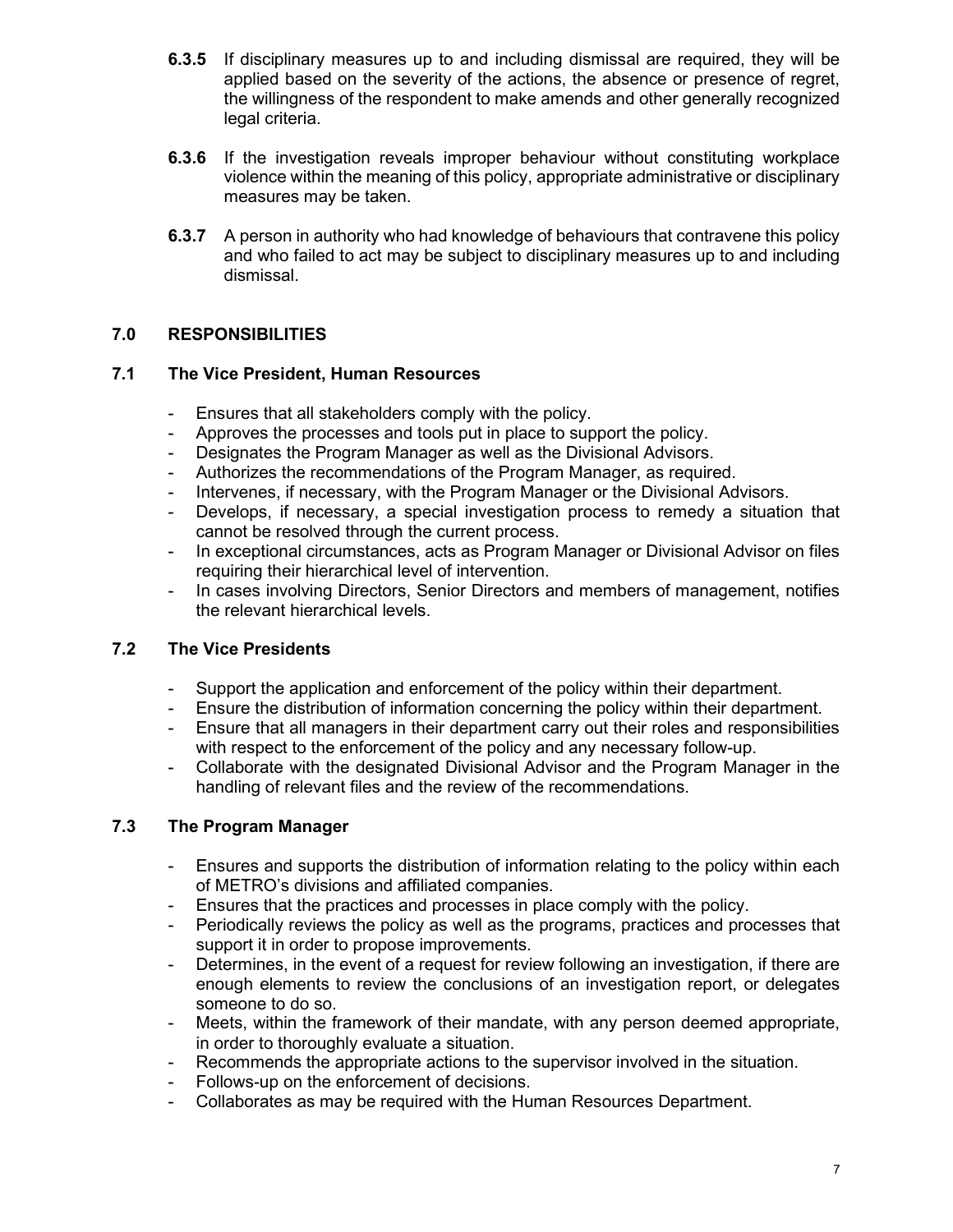## 7.4 The Divisional Advisor

- Receives the workplace harassment or violence complaints and, based on circumstances, investigates it or designates a competent person to conduct it.
- Ensures the necessary follow-up of all investigation reports in compliance with the policy's provisions.
- If necessary, presents the investigation file and its conclusions to the Program Manager.
- Collaborates as may be required with the Human Resources Department.

# 7.5 The Investigator

- Ensures that the investigation is kept confidential and that the personal information of the persons involved is not disclosed, unless necessary to conduct the investigation, enforce the measures taken following the investigation or required by law or this policy. The Investigator must remind the parties that the investigation is confidential when it begins.
- Meets individually with the complainant, the respondent, any relevant witness, as well as any other person who has relevant information. If the respondent or an interested party is not employed by the employer, the Investigator must make every reasonable effort to meet with them.
- Ensures that the respondent is given the opportunity to respond to the specific allegations raised by the complainant.
- If necessary, allows the complainant to reply to the respondent's version.
- Collects and examines any relevant documents or material.
- Takes appropriate notes and keeps a written record of any important statement obtained during the interviews.
- Writes a confidential report using the template recommended in the appendix or any appropriate format.
- Advises all those concerned in writing of the results of the investigation and of any corrective measure taken in accordance with the policy.

# 7.6 The Divisional or affiliated company's Human Resources Department

- Supports managers in creating and maintaining a healthy and safe work environment and in the diligent resolution of events that could result in problematic situations pertaining to this policy.
- Ensures the necessary support in the management of files related to cases of incivility, harassment complaints and acts of violence.
- Presents the relevant elements of the investigation reports to the persons concerned, when necessary.
- Supports the immediate or hierarchical supervisor in enforcing the measures taken following an investigation report, whether the measures are administrative or disciplinary.
- Follows up on incidents of workplace harassment or violence.
- Informs the health and safety committees of the risks of violence inherent to certain positions and workplaces, as well as the measures and procedures designed to prevent and control them.
- Diligently implements all changes, tools and follow-ups required to comply with legislation specific to a region or a sector of activities and informs the Program Manager who will assess whether the policy needs to be updated.